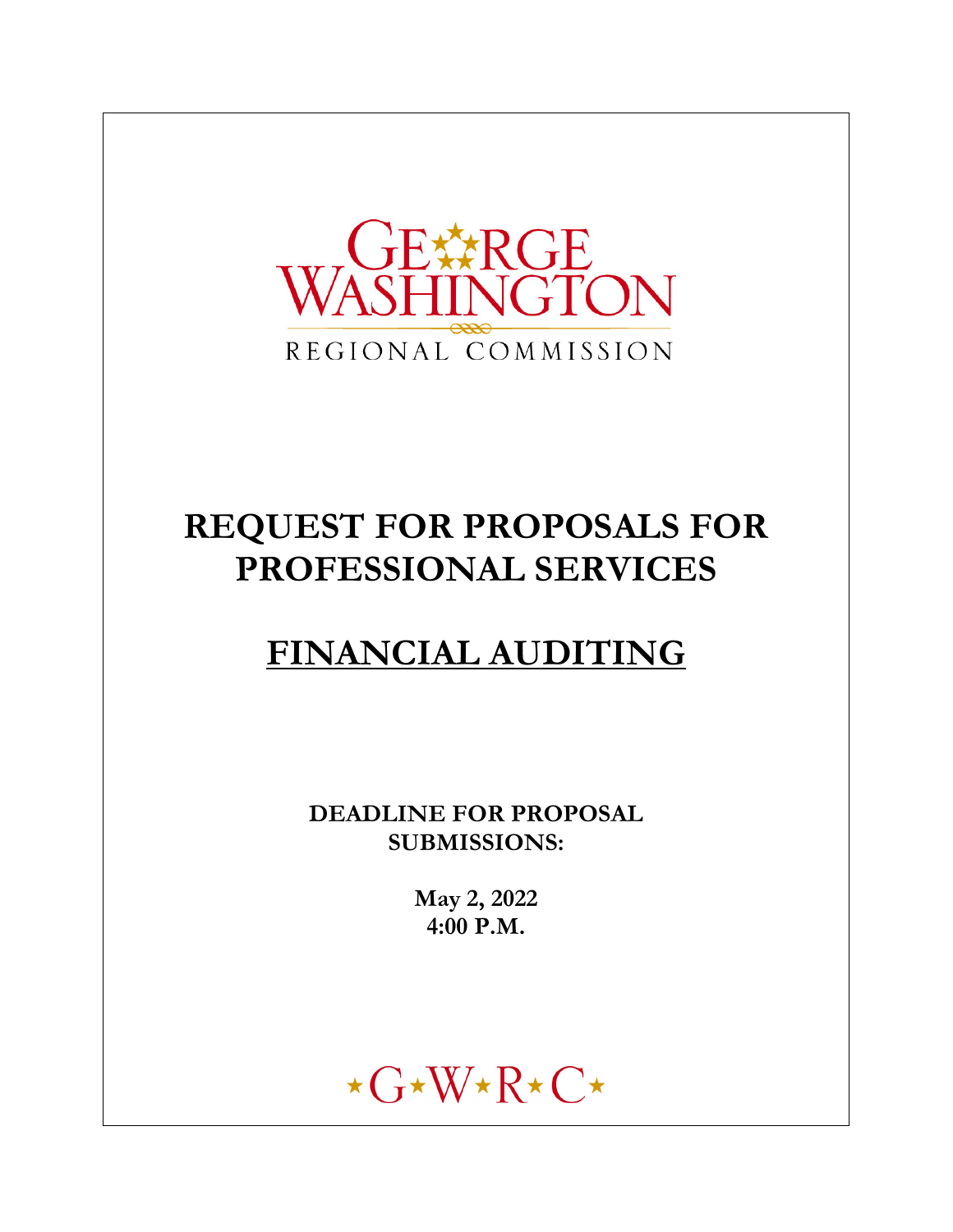### **REQUEST FOR PROPOSALS (RFP) FINANCIAL AUDITING**

#### INTRODUCTION AND BACKGROUND

The George Washington Regional Commission (hereinafter "the Commission"), a Virginia Planning District Commission (PDC) created by the General Assembly in 1968, is seeking proposals from Certified Public Accounting firms to establish an on-call contract for the performance of up to four (4) annual financial Single Audits (OMB Circular A-133) audits of the Commission, beginning with Fiscal Year 2022 (which shall end on June 30, 2022) as well Fiscal Years 2023, 2024 and 2025. The Commission reserves the right to cancel said contract with thirty (30) days' notice for the convenience of the Commission, and without cause.

The Commission serves Planning District 16 – which includes the City of Fredericksburg and the counties of Caroline, King George, Spotsylvania and Stafford – by performing a variety of functions, including regional land-use and transportation planning, Regional Continuum of Care, staffing the Fredericksburg Area Metropolitan Planning Organization, affordable housing programs and operating GWRideConnect (a ridesharing and transit support program). In order to carry out its various functions, the Commission receives funding from its local government members, the Commonwealth of Virginia and the Federal government. The Commission also may accept funding from non-governmental organizations.

#### ELEMENTS DESIRED IN THE PROPOSAL

The Commission desires that proposals be as concise as practicable to spare unnecessary review time. With that understanding, the following elements should be included in proposals:

- 1. A brief narrative of the approach to be taken by the firm in providing financial auditing services to the Commission.
- 2. The qualifications and experience of the firm in providing financial auditing services to PDCs and/or local governments in Virginia. Include at least three (3) references from PDCs or other public bodies for which the firm has conducted financial audits since June 30, 2019.
- 3. The qualifications and experience of staff members that the firm anticipates shall be assigned to conduct the audit.
- 4. An organizational chart showing the firm's normal lines of authority, responsibility and communication during the conduct of financial audits.
- 5. The date by which the firm can begin conducting the audits of the Commission for the fiscal year that will end on June 30, 2022, as well as an estimated date when the Commission could expect to receive its final Financial Reports. Additionally, provide a proposed schedule for subsequent audits (i.e., Fiscal Years 2023 through 2025), indicating the anticipated timeline from commencement to completion. GWRC normally receives a draft audit in late October /early November for a late November presentation and review by the Commission.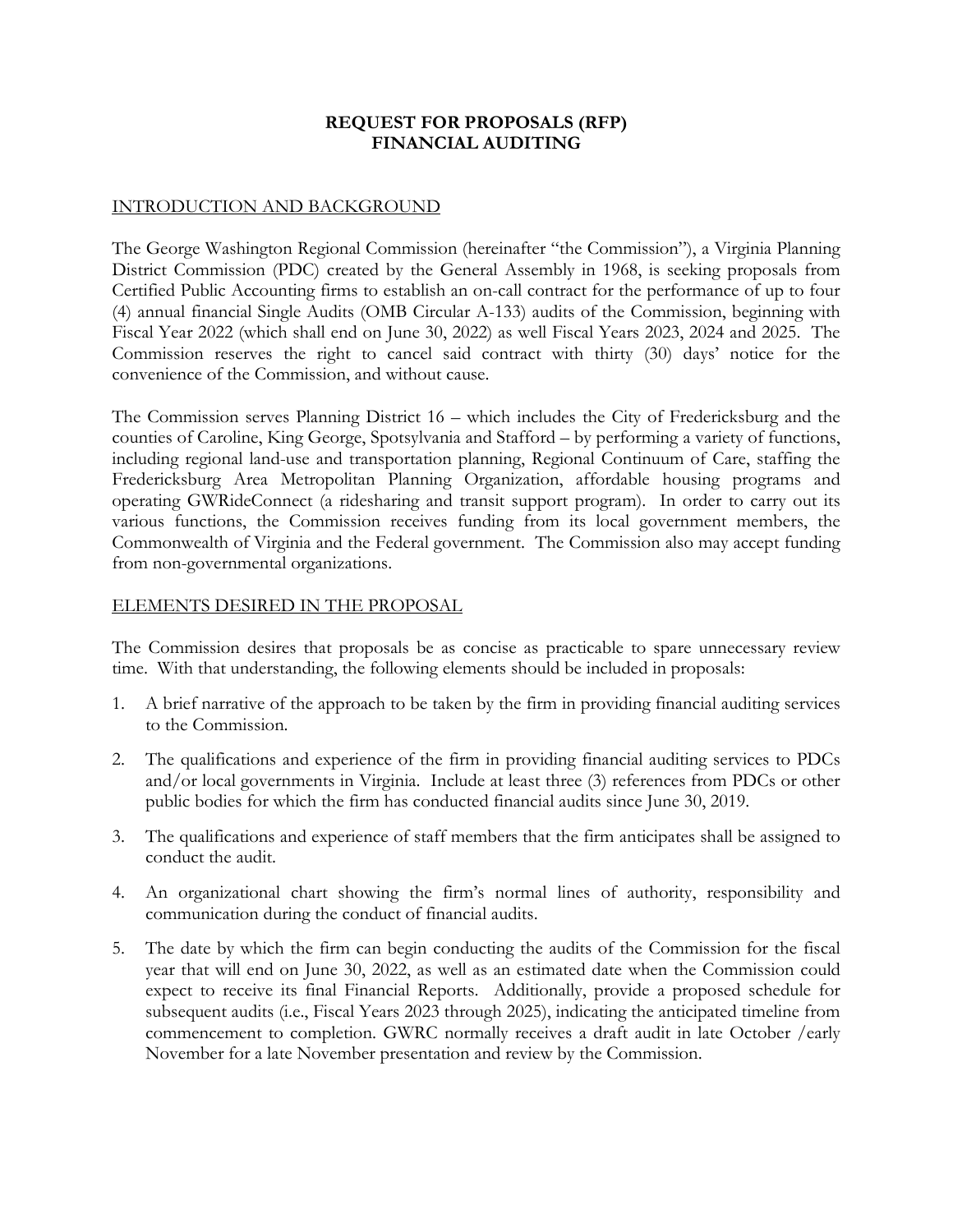Because this is a Request for Proposals for *professional services,* the Commission's procurement policy dictates that **proposals MUST NOT include any mention of the cost of the services to be provided.** 

#### SUBMISSION OF PROPOSALS

Proposals may be sent to the Commission via U.S. Postal Service mail, courier service or electronic mail with the proposal attached as a *single* portable document format (PDF) document to the following address:

 Chip Boyles, Executive Director George Washington Regional Commission 406 Princess Anne Street Fredericksburg, Virginia 22401 boyles@gwregion.org

If hard-copy proposals are to be submitted, **six (6) bound copies** are required.

**Proposals must be** received **by the Commission no later than 4:00 p.m. Eastern Standard Time on Monday, May 2, 2022.** Proposals received after the deadline will not be considered, nor will they be returned to the sender. Questions regarding procedural elements of this Request for Proposals may be directed to Michele Dooling, Finance Director via e-mail or by calling her at (540) 642-1565.

#### SELECTION CRITERIA

Proposals will be evaluated and ranked based on the following weighted criteria:

- 1. The experience of the firm in successfully providing auditing services to PDCs or local governments in Virginia, with the greatest weight given to audits of PDCs, followed by audits of local governments in Virginia: **40 percent.**
- 2. The qualifications and experience of the individual auditors to be assigned by the firm to audit the Commission, with the greatest weight given for the experience of those individuals in auditing PDCs, followed by audits of local governments in Virginia: **40 percent.**
- 3. Demonstrated ability in completing audits accurately and promptly, with the greatest weight given to audits of PDCs, followed by audits of local governments in Virginia: **10 percent.**
- 4. Certification as a "Disadvantaged Business Enterprise" as defined in the "Compliance with State and Federal Requirements," below: **5 percent.**
- 5. Demonstrated ability and experience in negotiated indirect cost calculations with state cognizant agencies for federal grant agreements: **5 percent**.